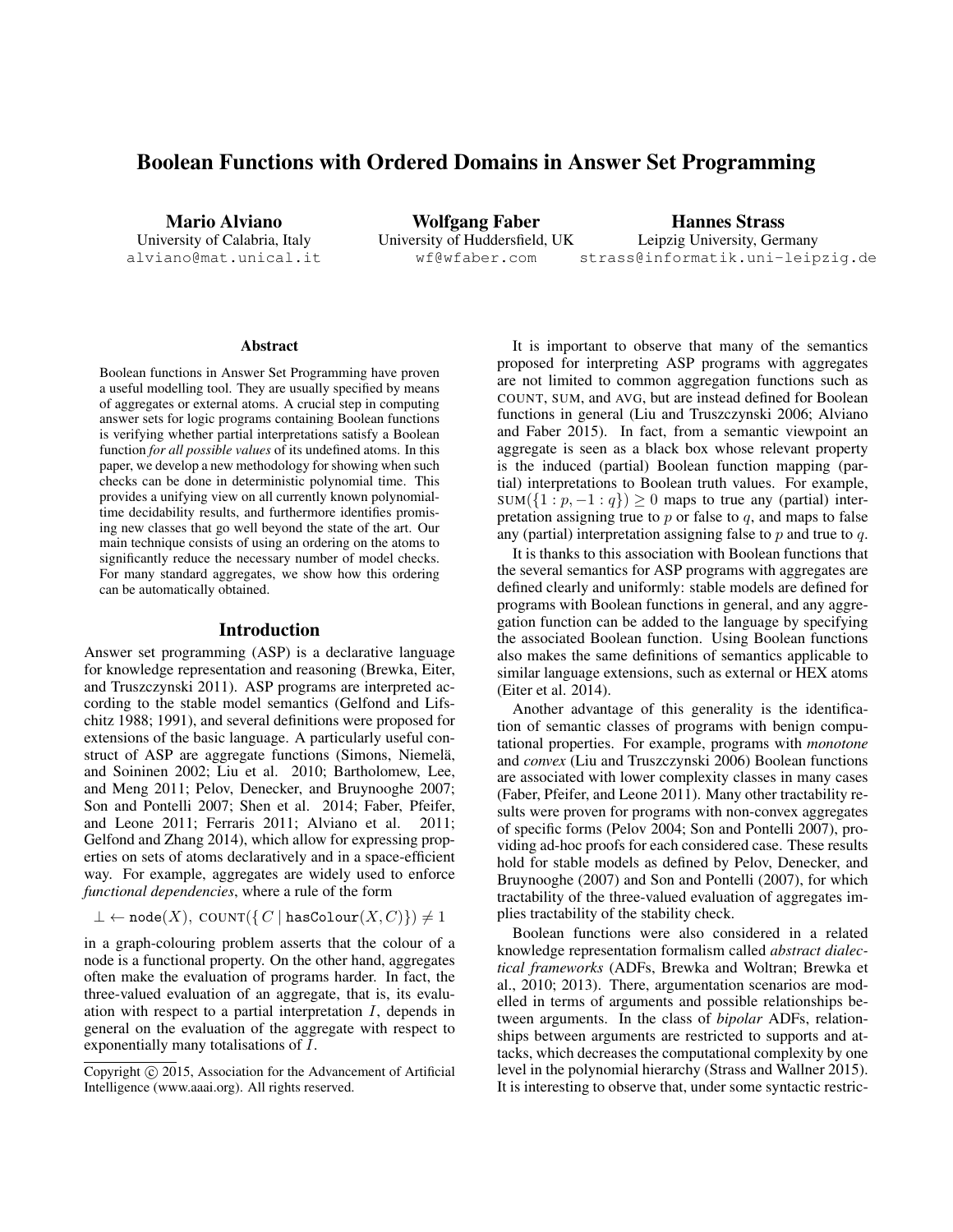tions, the notion of stable model for ADFs by Brewka et al. (2013) coincides with the definition of stable model for ASP programs by Pelov, Denecker, and Bruynooghe (2007) and Son and Pontelli (2007), as was recently observed (Alviano and Faber 2015). We use a similar observation to define a new class of Boolean functions (and thus a new class of aggregates in ASP). In fact, introducing the class of *bipolar Boolean functions* is natural, and tractability is easily obtained by transferring the complexity results of Strass and Wallner (2015). It was unexpected, however, that many tractable cases proved by Pelov (2004) and Son and Pontelli (2007) are actually bipolar, and therefore could be obtained uniformly and in a straightforward way by our results.

While a significant number of standard aggregates leads to bipolar Boolean functions, there are still cases that are known to be polytime-checkable but are not bipolar. For example, COUNT( $\{p, q\}$ ) = 1 is convex but not bipolar, and COUNT( $\{p,q\}$ )  $\neq$  1 is polytime-checkable (Son and Pontelli 2007) but neither convex nor bipolar.

As the main contribution of this paper, we introduce a new class of Boolean functions whose three-valued evaluation can be done in polynomial time; we call them *atomorderable Boolean functions*. Our results are also transferable to ADFs with the stable model semantics defined by Brewka et al. (2013) thanks to the results of Alviano and Faber (2015). In particular, this identifies a larger tractable class of ADFs under this semantics than previously known.

## Preliminaries

Let A be a finite set of (propositional) *atoms*. Boolean functions map sets of atoms to Boolean truth values. For convenience, we will usually represent a Boolean function as the set of sets mapped to true. Hence, a *Boolean function* is a set  $C \subseteq 2^A$ . In addition to this abstract representation of Boolean functions, we will also use common notations for denoting aggregates. Formally, let  $a_1, \ldots, a_m \in A$  be atoms and  $w_1, \ldots, w_m \in \mathbb{R}$  be real numbers ( $m \geq 0$ ). A *weighted atom set over* A is of the form  $S = \{w_1 : a_1, \ldots, w_m : a_m\}.$ For such a set, we denote  $A(S) = \{a_1, \ldots, a_m\}$ . Using a comparison  $\circ \in \{ \langle \xi, \xi, =, \neq, \geq, \rangle \}$  and a value  $v \in \mathbb{R}$ , the following expressions represent Boolean functions:

$$
SUM(S) \circ v \triangleq \left\{ M \subseteq 2^{A(S)} \middle| \left( \sum_{a_i \in M} w_i \right) \circ v \right\}
$$
  
\n
$$
PROD(S) \circ v \triangleq \left\{ M \subseteq 2^{A(S)} \middle| \left( \prod_{a_i \in M} w_i \right) \circ v \right\}
$$
  
\n
$$
COUNT(S) \circ v \triangleq \left\{ M \subseteq 2^{A(S)} \middle| |M| \circ v \right\}
$$
  
\n
$$
AVG(S) \circ v \triangleq \left\{ M \subseteq 2^{A(S)} \middle| \frac{\sum_{a_i \in M} w_i}{|M|} \circ v \right\}
$$
  
\n
$$
MIN(S) \circ v \triangleq \left\{ M \subseteq 2^{A(S)} \middle| \min \{w_i \mid a_i \in M\} \circ v \right\}
$$
  
\n
$$
MAX(S) \circ v \triangleq \left\{ M \subseteq 2^{A(S)} \middle| \max \{w_i \mid a_i \in M\} \circ v \right\}
$$

Note that the definition of  $COUNT(S) \circ v$  does not depend on the weights in  $S$ , and therefore in this case we will usually

omit the weights and only specify the atoms in  $A(S)$ .

A *logic program* P is a set of *rules* of the following form:

$$
a \leftarrow a_1, \ldots, a_l, \text{ not } b_1, \ldots, \text{ not } b_m, C_1, \ldots, C_n \quad (1)
$$

where  $l, m, n \in \mathbb{N}$  are natural numbers,  $a \in A$  (the *head*),  $a_1, \ldots, a_l, b_1, \ldots, b_m \in A$  and  $C_1, \ldots, C_n$  are Boolean functions (the *body*). We also write rules (1) as  $r = a \leftarrow B$  and use the notations  $B^+ = \{a_1, \ldots, a_l\},\$  $B^{-} = \{b_1, ..., b_m\}$  and  $B^{C} = \{C_1, ..., C_n\}$  to access body constituents.

A *partial interpretation* is represented by a pair  $(X, Y)$ of sets of atoms with  $X \subseteq Y \subseteq A$ , where the atoms in the *lower bound* X are true and the atoms *not* in the *upper bound* Y are false. Thus, the atoms in  $Y \setminus X$  are neither true nor false, that is, they do not have a classical truth value yet and are therefore *undefined*. A partial interpretation  $(X, Y)$ is a model of a Boolean function C, denoted  $(X, Y) \models C$ , iff for all  $Z \subseteq A$  with  $X \subseteq Z \subseteq Y$ , we find  $Z \in C$ . Given a partial interpretation  $(X, Y)$  and a Boolean function C, the (three-valued) *model checking* problem consists of verifying whether  $(X, Y) \models C$  holds.

The semantics of a logic program  $P$  is given by the set of its stable models, where a stable model is a set of atoms satisfying some stability condition. In this paper, the stability condition is given by means of the least fixpoint of an inference operator. Formally, for each  $Y \subseteq A$ , define an operator  $T_P^Y : 2^A \rightarrow 2^A$  such that:

$$
X \mapsto \{ a \in A \mid a \leftarrow B \in P, B^+ \subseteq X, B^- \cap Y = \emptyset, (X, Y) \models D \text{ for all } D \in B^C \}.
$$

A set  $M \subseteq A$  is a *stable model* of P if and only if M is the  $\subseteq$ -least fixpoint of  $T_P^M$ . Clearly if  $(X, Y) \models D$  then  $(Z, Y) \models D$  for all  $X \subseteq Z \subseteq Y$ , thus the operator  $T_P^M$  is ⊆-monotone and always has a unique ⊆-least fixpoint.

**Example 1.** Consider  $A = \{a, b, c\}$  and logic program P:

$$
a \leftarrow \text{SUM}(\{1:b, 1:c\}) > 0
$$
  

$$
b \leftarrow a, \text{ not } c
$$
  

$$
c \leftarrow \text{not } b
$$

The only two candidates for stable models are  $M = \{a, b\}$ and  $N = \{a, c\}$ . For the first candidate, we find that

 $- a \notin T_P^M(\emptyset)$  since  $(\emptyset, M) \not\models \text{SUM}(\{1 : b, 1 : c\}) > 0$ ,  $- b \notin T_P^M(\emptyset)$  since  $a \notin \emptyset$ , and  $c \notin T_P^M(\emptyset)$  since  $b \in M$ . Thus  $T_P^M(\emptyset) = \emptyset$ , which means that the ⊆-least fixpoint of  $T_P^M$  is  $\emptyset$ . Since  $\emptyset \neq M$ , the set M is not a stable model of P. For the other candidate  $N = \{a, c\}$ , we get  $T_P^N(\emptyset) = \{c\}$ :  $- a \notin T_P^N(\emptyset)$  since  $(\emptyset, N) \not\models \text{SUM}(\{1 : b, 1 : c\}) > 0$ ,  $- b \notin T_P^N(\emptyset)$  since  $a \notin \emptyset$ , and  $c \in T_P^N(\emptyset)$  since  $b \notin N$ , and then  $T_P^N(\{c\}) = \{a, c\} = N = T_P^N(N)$  because  $- (({c}, N) \models \texttt{SUM}({1 : b, 1 : c}) > 0$  and

$$
- (N, N) \models \text{SUM}(\{1 : b, 1 : c\}) > 0.
$$

Thus the  $\subseteq$ -least fixpoint of  $T_P^N$  is the set  $N = \{a, c\},\$ whence this set is also the only stable model of  $P$ .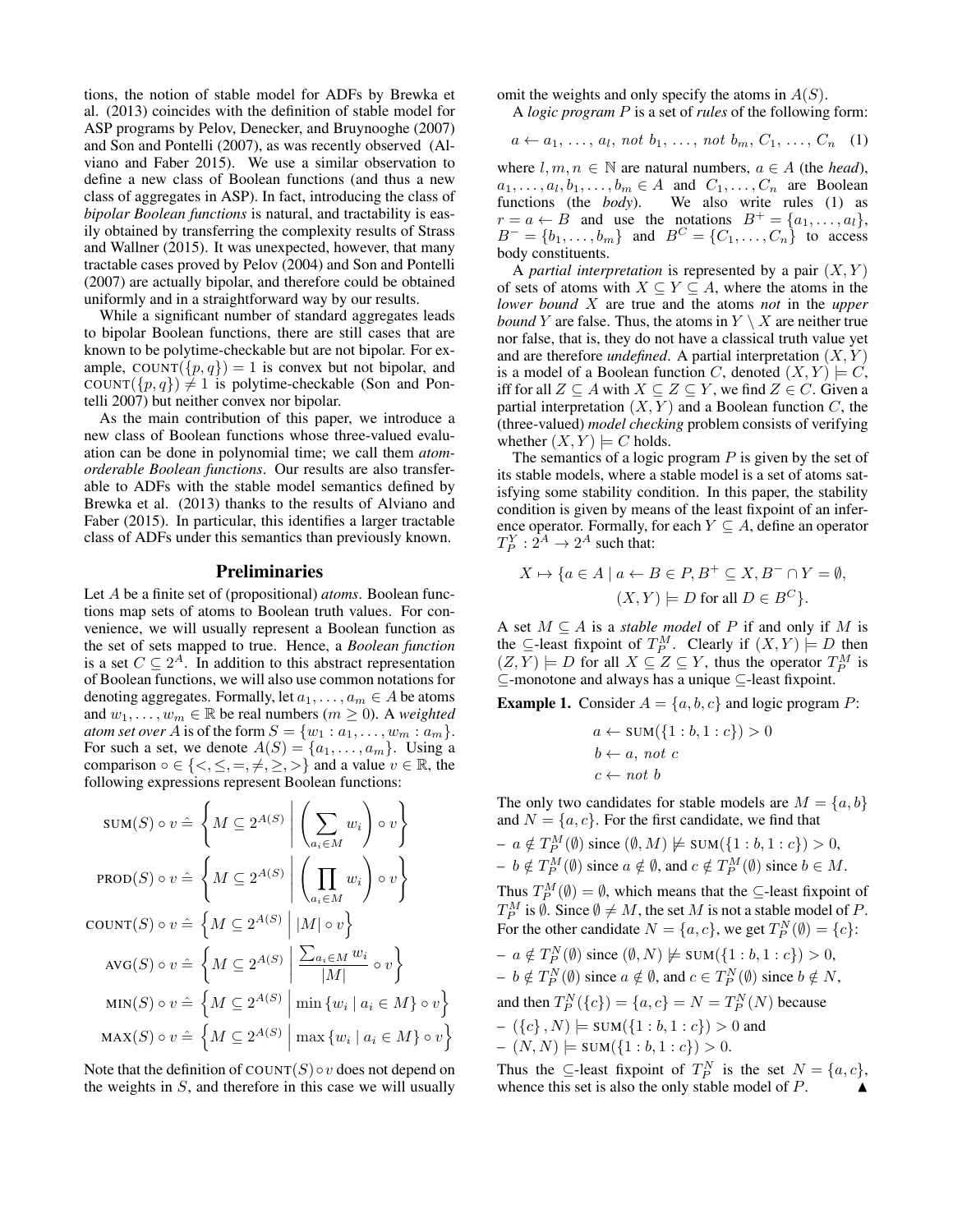Note that the definition of stable model above is equivalent to the one given by Pelov, Denecker, and Bruynooghe (2007), and Son and Pontelli (2007). We reformulated it in this way to clarify that model checking is the potentially most complex part of verifying whether a given set of atoms is a stable model of a logic program. In fact, dealing with undefined atoms during the computation of the least fixpoint of  $T_P^M$  is the main source of complexity for checking the stability of a set of atoms. This is the case because in general each Boolean function in  $P$  has to be evaluated with respect to a number of sets of atoms that is exponential in the number of undefined atoms. However, it is important to observe that in practice many Boolean functions do not require to be evaluated on exponentially many sets of atoms in order to answer the associated model checking problem. For these reasons, we focus on identifying sufficient conditions for guaranteeing tractability of model checking, which in turn implies tractability of the stability check for logic programs.

Actually, for some subclasses of Boolean functions, the model checking problem is already known to be tractable. One example are convex Boolean functions, that intuitively do not contain "gaps" in their sets of models. Formally, a Boolean function  $C \subseteq 2^A$  is *convex* if and only if for all  $X \subseteq Y \subseteq Z \subseteq A$  we have: if  $X \in C$  and  $Z \in C$  then  $Y \in C$ . It is well-known that convex Boolean functions are closed under arbitrary conjunctions, but not under complementation and disjunction.

In the next section, we will introduce the notion of bipolar Boolean functions, a different class closed under complementation, conjunction and disjunction subject to some compatibility conditions. Later on, we will present the class of atom-orderable Boolean functions, an extension of both convex and bipolar that also includes other standard aggregates commonly used in logic programming.

### Bipolar Boolean Functions

Bipolarity has hitherto predominantly been defined and used in the context of ADFs (Brewka and Woltran 2010). Here, we define bipolarity for Boolean functions in general by extending the notions of monotone and antimonotone Boolean functions (Faber, Pfeifer, and Leone, 2011, Def. 2.4).

**Definition 1.** Let A be a set of atoms,  $C \subseteq 2^A$  be a Boolean function, and  $a \in A$ .

• *C* is *monotone* in *a* iff for all  $M \subseteq A$ , we find that:

$$
M \in C \text{ implies } M \cup \{a\} \in C
$$

• *C* is *antimonotone* in *a* iff for all  $M \subseteq A$ , we find that:

 $M \notin C$  implies  $M \cup \{a\} \notin C$ .

Define the sets

 $A_C^+ = \{a \in A \mid C \text{ is monotone in } a\},\$  $A_C^- = \{a \in A \mid C \text{ is antimonotone in } a\}.$ 

A Boolean function  $C \subseteq 2^A$  is:

- *monotone* iff  $A = A_C^+$ ;
- *antimonotone* if  $A = A_C^-$ ;

• *bipolar* iff 
$$
A = A_C^+ \cup A_C^-
$$
.

Synonymously to C is monotone in a, we say that a *is supporting in* C; likewise, C is antimonotone in a iff a *is attacking in* C. Being supporting or attacking is the *polarity* of the argument a in C. As all atoms  $a \in A_C^+ \cap A_C^-$  are redundant, we also use the sets of strictly supporting arguments  $A_C^+ \setminus A_C^-$  and strictly attacking arguments  $A_C^- \setminus A_C^+$ .

First of all, we observe that the class of bipolar Boolean functions captures quite a range of standard aggregates, as shown below.

**Proposition 1.** Let  $A$  be a vocabulary,  $S$  be a weighted atom set over A and  $v \in \mathbb{R}$ . The following Boolean functions are bipolar:

- 1. SUM(S)  $\circ v$  for  $\circ \in \{ \leq, \leq, \geq, \geq \}$ ;
- 2. COUNT $(S) \circ v$  for  $\circ \in \{ \leq, \leq, \geq, \geq \}$ ;
- 3. AVG(S)  $\circ v$  for  $\circ \in \{ \leq, \leq, \geq, \geq \}$ ;
- 4. MIN $(S) \circ v$  for  $\circ \in \{ \leq, \leq, =, \geq, \geq \}$ ;
- 5. MAX $(S) \circ v$  for  $\circ \in \{ \leq, \leq, =, \geq, \geq \}.$
- *Proof.* 1. For  $\circ \in \{ \leq, \leq \},\$  atoms  $a_i$  with non-negative weights  $(w_i \geq 0)$  are attacking, atoms  $a_i$  with non-positive weights  $(w_i \leq 0)$  are supporting. For  $\circ \in \{\ge, >\}$ , atoms with non-negative weights are supporting, atoms with non-positive weights are attacking.
- 2. For  $\circ \in \{ \leq, \leq \}$  all atoms are attacking, for  $\circ \in \{ \geq, \geq \}$ all atoms are supporting.
- 3. For  $\circ \in \{ \leq, \leq \}$ , all atoms  $a_i$  with weight  $w_i \geq v$  are attacking, atoms  $a_i$  with weight  $w_i \leq v$  are supporting;  $\circ \in \{\ge, >\}$  is symmetric (atoms  $a_i$  with weight  $w_i \geq v$ are supporting, those with weight  $w_i \leq v$  are attacking).
- 4. For  $MIN(S) = v$ , all atoms  $a_i$  with weight  $w_i \geq v$  are supporting, additionally all atoms  $a_i$  with  $w_i \neq v$  are attacking. For  $MIN(S) < v$ , all atoms are supporting, and additionally all atoms  $a_i$  with  $w_i \geq v$  are attacking; similarly, for  $MIN(S) \leq v$ , all atoms are supporting, and additionally all atoms  $a_i$  with  $w_i > v$  are attacking. For  $\circ \in \{\geq, >\},$  all atoms  $a_i$  with weight  $w_i \circ v$  are supporting, all others attacking.
- 5. Dual to  $MIN(S) \circ v$ .

Comparing the different classes of Boolean functions that we introduced so far, we can observe that by definition all monotone Boolean functions are bipolar *and* convex, but the converse does not hold. It is similar for antimonotone Boolean functions.

**Example 2.** For vocabulary  $A = \{a, b\}$ , the Boolean function  $C_{a \wedge \neg b} = \{\{a\}\}\$ is bipolar and convex, but neither monotone ( $b$  is strictly attacking) nor antimonotone ( $a$  is strictly supporting).

Even more importantly, we have to clarify that the two notions bipolar and convex are independent of each other.

**Example 3.** Consider the vocabulary  $A = \{a, b\}$ . The Boolean function  $C_{\neg a \lor b} = \{\emptyset, \{b\}, \{a, b\}\}\$ is bipolar (a is strictly attacking, b is strictly supporting), but not convex (for  $\emptyset \subseteq \{a\} \subseteq \{a, b\}$ , we have that  $\emptyset$ ,  $\{a, b\} \in C_{\neg a \lor b}$  while  ${a} \notin C_{\neg a \lor b}$ . On the other hand, the Boolean function  $C_{a \oplus b} = \{\{a\}, \{b\}\}\$ is convex, but not bipolar (for example, *a* is not supporting, as  $\{b\} \in C_{a \oplus b}$  but  $\{a, b\} \notin C_{a \oplus b}$ ; neither is a attacking, as  $\emptyset \notin C_{a \oplus b}$  but  $\{a\} \in C_{a \oplus b}$ .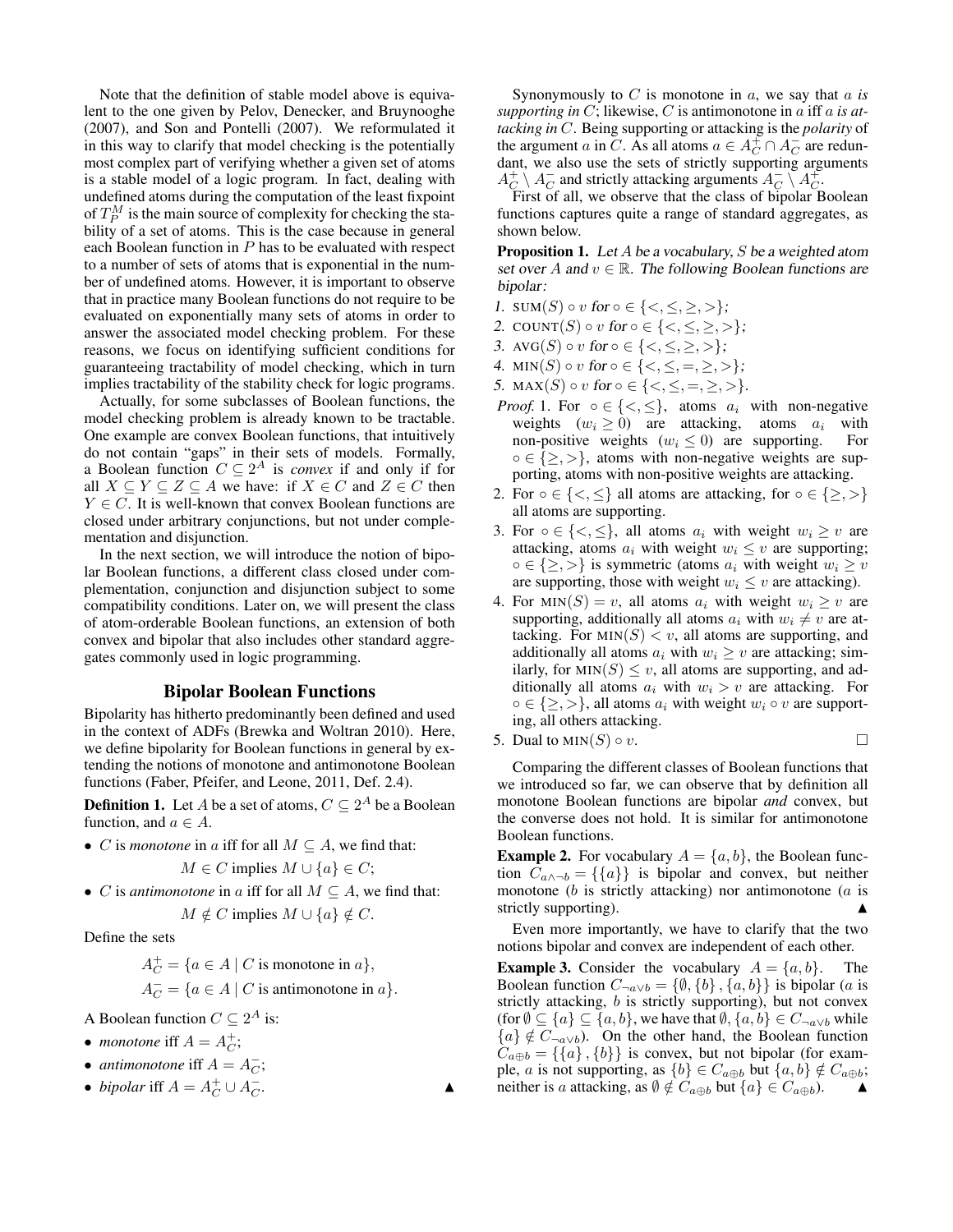Hence, even if there is some overlap, bipolar Boolean functions and convex Boolean functions seem to have orthogonal expressive capabilities. The two classes also differ with respect to closure under common set operators. In fact, it can be shown that the complement of a bipolar Boolean function is again bipolar but with the polarities switched.

**Proposition 2.** Let A be a set of atoms and  $C \subseteq 2^A$  be a bipolar Boolean function. Then the set  $\overline{C} = 2^{\overline{A}} \setminus C$  is a bipolar Boolean function with  $A_{\overline{G}}^+$  $\frac{+}{C} = A_C^-$  and  $A_C^ \frac{1}{C} = A_C^+$ .

Therefore, bipolar Boolean functions are closed under complementation, while this is not the case for intersection and union in general.

**Example 4.** Consider the vocabulary  $A = \{a, b, c\}$ . For the bipolar Boolean functions  $C_{a \vee b} = \{\{a\}, \{b\}, \{a, b\}\}\$ and  $C_{\neg a \lor \neg b} = \{\emptyset, \{a\}, \{b\}\}\$  we get the resulting (non-bipolar) intersection  $C_{a\vee b} \cap C_{\neg a\vee \neg b} = \{\{a\},\{b\}\} = C_{a\oplus b}$ .

However, closure under union and intersection can be regained by stipulating a compatibility condition on bipolar Boolean functions.

**Definition 2.** Let A be a set of atoms and  $C, D \subseteq 2^A$  be bipolar Boolean functions. C and D are *compatible* iff

• 
$$
A_C^+ \cap A_D^- \subseteq A_C^- \cup A_D^+
$$
, and

•  $A_C^- \cap A_D^+ \subseteq A_C^+ \cup A_D^ \overline{D}$ .

Intuitively, two Boolean functions over the same vocabulary are compatible iff for each atom, the polarities of the arguments in the Boolean functions match point-wise. The polarities match if the argument is supporting in both Boolean functions or attacking in both Boolean functions. Put another way, for two Boolean functions to be compatible, whenever an argument is supporting in one Boolean function and attacking in the other, then it must be redundant in one of them, which is what the definition above says.

**Example 5.** Consider the vocabulary  $A = \{a, b, c\}$ . The bipolar Boolean functions  $C_{a \wedge \neg b} = \{\{a\}, \{a, c\}\}\$  (a supporting, b attacking, c redundant) and  $C_{\neg b \lor c}$  =  $\{\{\}, \{a\}, \{c\}, \{a, c\}, \{b, c\}, \{a, b, c\}\}\$  (a redundant, b attacking, c supporting) are compatible:  $A_{C_{a\wedge b}}^{+} = \{a, c\},\$  $A_{C_{a\wedge b}}^- = \{b, c\}, A_{C_{-b\vee c}}^+ = \{a, c\}, A_{C_{-b\vee c}}^- = \{a, b\}$ , thus:  $A^+_{C_{a\wedge b}} \cap A^-_{C_{-b\vee c}} = \{a\} \subseteq \{a, b, c\} = A^-_{C_{a\wedge b}} \cup A^+_{C_{-b\vee c}};$  $A_{C_{a\wedge b} \circ b}^{-} \cap A_{C_{-b\vee c}}^{+} = \{c\} \subseteq \{a, b, c\} = A_{C_{a\wedge b} \circ b}^{+} \cup A_{C_{-b\vee c}}^{-}.$ Clearly  $C_{a\wedge\neg b} \cap C_{\neg b\vee c} = C_{a\wedge\neg b}$  is again bipolar. For the Boolean functions in Example 4 we get  $A_{C_{a\vee b}}^+ = \{a, b\},\$  $A_{C_{a\vee b}}^{-} = \emptyset, A_{C_{\neg a\vee \neg b}}^{+} = \emptyset, A_{C_{\neg a\vee \neg b}}^{-} = \{a, b\},\$  whence

$$
A^+_{C_{a\vee b}} \cap A^-_{C_{\neg a\vee \neg b}} = \{a, b\} \not\subseteq \emptyset = A^-_{C_{a\vee b}} \cup A^+_{C_{\neg a\vee \neg b}}
$$
  
and the two are not compatible.

It is easy to show that Boolean combinations of compatible bipolar Boolean functions again yield bipolar Boolean functions.

**Proposition 3.** Let A be a set of atoms and  $C, D \subseteq 2^A$  be bipolar Boolean functions such that  $C$  and  $D$  are compatible. Then  $C \cap D$  and  $C \cup D$  are bipolar Boolean functions.

To sum up, bipolar Boolean functions are closed under complementation, and compatible union and intersection.

### Atom-Orderable Boolean Functions

The class of bipolar Boolean functions captures many standard aggregates widely used in logic programming, but not all of them. In this section we introduce and study a broader class in order to cover the missing polytime-decidable cases.

Definition 3. Let A be a set of atoms. A Boolean function  $C \subseteq 2^A$  is called *atom-orderable* if and only if there exists a total order  $\preccurlyeq$  on A such that for all  $X \subseteq Y \subseteq A$  the following two conditions are equivalent:

- 1.  $(X, Y) \models C$ , that is, for all  $Z \subseteq A$  with  $X \subseteq Z \subseteq Y$  we find  $Z \in C$ ;
- 2. for all  $i \in \{0, \ldots, k\}$  (where  $k = |Y \setminus X|$ ), we find  $X_i \in C$ , where  $X_0 = X$  and for  $0 \le j \le k - 1$  we define  $X_{i+1} = X_i \cup \{\min_{i \in I} (Y \setminus X_i)\}\$ . fine  $X_{j+1} = X_j \cup \{\min_{\preccurlyeq} (Y \setminus X_j)\}.^1$

Intuitively, the first condition needs to evaluate the Boolean function on an exponential number of sets of atoms. On atom-orderable aggregates, the second condition yields the equivalent result using only a linear number of sets of atoms by exploiting the ordering on the atoms, adding them one by one in ascending order from  $X_0 = X$  to  $X_k = Y$ .

**Example 6.** Consider the vocabulary  $A = \{a, b, c, d\}$  and the Boolean function C given by COUNT $(\{a, b, c, d\}) \neq 1$ . This function is neither bipolar nor convex, but atom-orderable with  $a \prec b \prec c \prec d$ : To show that  $(\emptyset, A) \not\models \text{COUNT}(\{a, b, c, d\}) \neq 1$ , we need only check 1.  $\emptyset \in C$ ? (yes), 2.  $\{a\} \in C$ ? (no) and are done (instead of naively searching among the 16 counterexample candidates). To show that  $(\{a, b\}, \{a, b, c, d\}) \models C$ , it suffices to show that  $\{a, b\}$ ,  $\{a, b, c\}$ ,  $\{a, b, c, d\}$  are contained in C.  $\blacktriangle$ 

It is easy to see that condition (2) can be checked in deterministic polynomial time (in *n*) whenever  $Z \in C$  can be decided in polynomial time and the ordering  $\preccurlyeq$  is given.

**Proposition 4.** Let A be a set of atoms,  $C \subseteq 2^A$  be an atomorderable Boolean function with  $\preccurlyeq$  given, and  $X \subseteq Y \subseteq A$ . Furthermore assume that the problem "given  $Z \subseteq A$ , is  $Z \in C$ ?" is in P. Then checking  $(X, Y) \models C$  is in P.

We will usually represent atom-orderable Boolean functions by giving the ordering  $\preccurlyeq$ ; if we specify  $\preccurlyeq$  as a partial order only, then any total order extending  $\preccurlyeq$  will do as a witness for the Boolean function being atom-orderable. We first show that our new class generalises the class of bipolar Boolean functions.

Proposition 5. All bipolar Boolean functions are atomorderable.

*Proof.* Let A be a set of atoms and  $C \subseteq 2^A$  be bipolar. Then  $A = A_C^+ \cup A_C^-$ . We define the partial order  $\preccurlyeq$  such that

$$
A_C^-\setminus A_C^+\prec A_C^+\setminus A_C^-\prec A_C^+\cap A_C^-.
$$

Let  $X \subseteq Y \subseteq A$  be arbitrary. We have to show that conditions (1) and (2) of Definition 3 are equivalent.

<sup>&</sup>lt;sup>1</sup>Here,  $\min_{\preccurlyeq} (Y \setminus X_j)$  denotes the  $\preccurlyeq$ -least element of the set  $Y \setminus X_i$ , which is unique since  $\preccurlyeq$  is total and  $Y \setminus X_i$  is non-empty.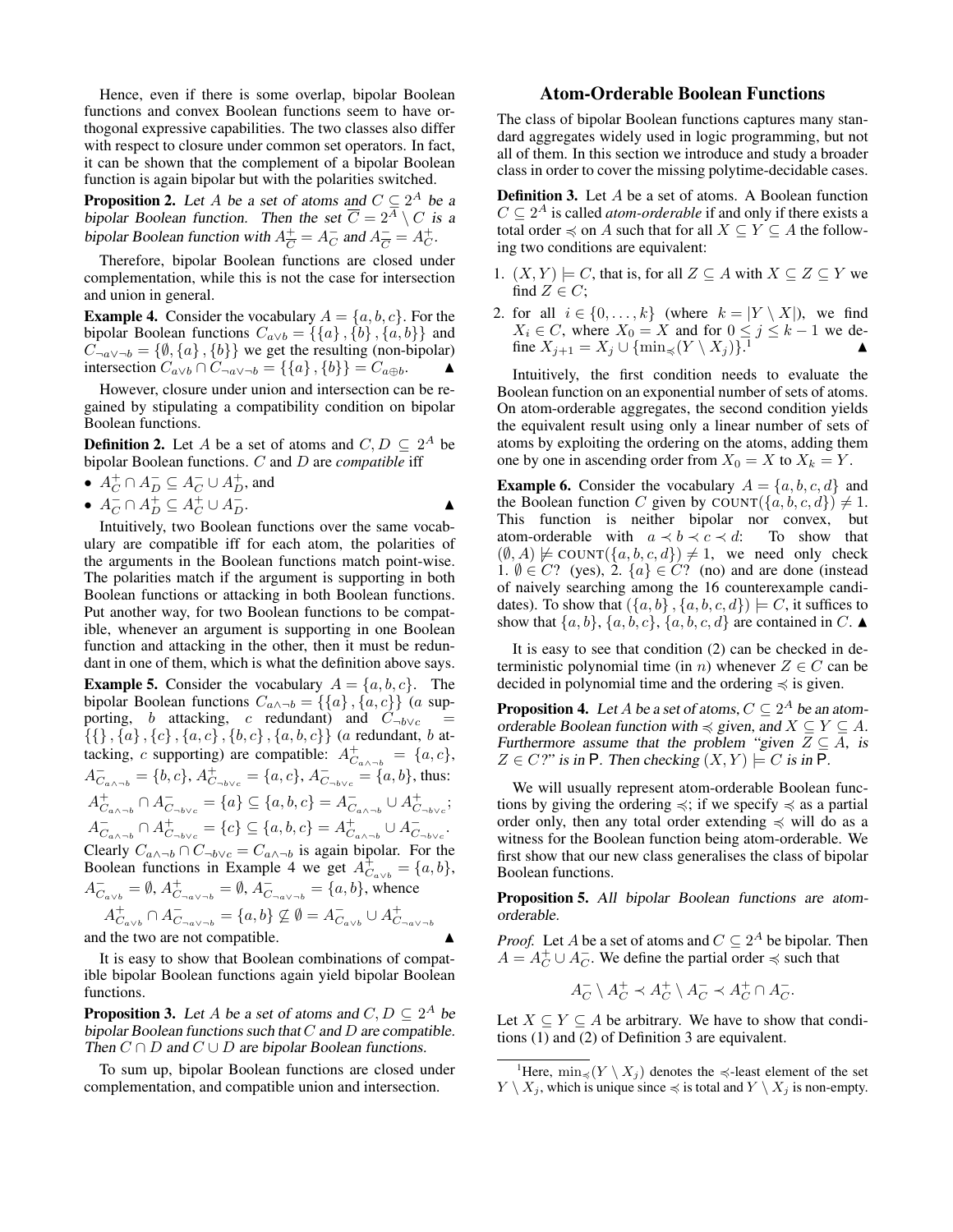- $(1) \Rightarrow (2)$ : Assume that for all  $Z \subseteq A$  with  $X \subseteq Z \subseteq Y$ , we find  $Z \in C$ . Recall that  $X_0 = X$  and for  $0 \leq j \leq n-1$  we set  $X_{j+1} = X_j \cup \min_{\preccurlyeq} (Y \setminus X_j).$ Clearly  $X \subseteq X_i \subseteq Y$  for all  $i \in \{0, \ldots, k\}$ , whence (2) follows.
- $(2) \Rightarrow (1)$ : Assume that for all  $i \in \{0, \ldots, k\}$ , we find  $X_i \in C$ . By our definition of  $\preccurlyeq$ , there is in particular an  $i \in \{0, \ldots, k\}$  such that  $X_i = X \cup ((A_C^-\setminus A_C^+) \cap Y) \in C.$  Now let  $Z \subseteq A$ with  $X \subseteq Z \subseteq Y$  be arbitrary. We have to show  $Z \in \mathbb{C}$ . Since  $X_i$  contains all attackers and no supporters (relative to  $Y \setminus X$ ), we can reconstruct Z from  $X_i$  by "adding" supporters and "removing" attackers: there exist  $Z^+ \subseteq A_C^+$  and  $Z^- \subseteq A_C^-$  such that  $Z = (X_i \cup Z^+) \setminus Z^-$ . Since  $X_i \in C$  and C is bipolar, it follows that  $Z \in C$  as desired.  $\square$

This new class is furthermore a strict generalisation, as it allows us to treat a maximum possible number of additional cases. This, together with Definition 3, is the main result of the paper.

**Theorem 6.** Let  $A$  be a vocabulary,  $S$  be a weighted atom set over A and  $v \in \mathbb{R}$ . The following Boolean functions are atom-orderable:

- 1. COUNT $(S) \circ v$  for  $\circ \in \{ =, \neq \}$ ;
- 2.  $SUM(S) = v;$
- 3. AVG $(S) = v$ ;
- 4. MIN $(S) \neq v;$
- 5. MAX $(S) \neq v;$
- 6. PROD(S)  $\circ v$  for  $\circ \in \{ \leq, \leq, =, \geq, \geq \}$ .
- *Proof.* 1. COUNT(S)  $\circ v$  for  $\circ \in \{ =, \neq \}$ : We can set  $\preccurlyeq$  arbitrary in both cases: for  $X \subseteq Y \subseteq A$ ,  $(X, Y) \models \text{COUNT}(S) = v$  iff  $|X \cap A(S)| = v$  and  $Y \cap A(S) = X \cap A(S);$   $(X,Y) \models \text{COUNT}(S) \neq v$  iff  $|X \cap A(S)| > v$  or  $|Y \cap A(S)| < v$ . In both cases, it is only important that we check the two extremal interpretations  $(X, X)$  and  $(Y, Y)$ , which is achieved by any ordering.
- 2. SUM(S) = v: Again, the ordering  $\preccurlyeq$  is irrelevant:  $(X, Y)$  = sum $(S) = v$  iff  $(X, X)$  = sum $(S) = v$  and all atoms in  $A(S) \cap (Y \setminus X)$  have weight zero. Clearly, testing the atoms one by one will correctly check whether their weights are zero, the order in which they are tested is irrelevant.
- 3. AVG(S) = v: Similarly as for  $SUM(S) = v$ , the ordering is irrelevant since we have to check whether  $(X, X) \models \text{AVG}(S) = v$  and all atoms in  $A(S) \cap (Y \setminus X)$ have weight  $v$ .
- 4. MIN(S)  $\neq v$ : Let  $S = \{w_1 : a_1, \dots, w_m : a_m\}$ . We define  $a_i \preccurlyeq a_j$  iff  $w_j \leq w_i$ , for all  $i, j \in \{1, \ldots, m\}$ . Effectively, we have to check whether  $v$  is among the weights of the atoms in  $A(S) \cap (Y \setminus X)$  (if the minimum weight in  $X$  is greater than  $v$ ). This is guaranteed in our approach by considering the atoms in order of decreasing weights.
- 5. MAX(S)  $\neq v$ : This case is dual to MIN(S)  $\neq v$ , define  $a_i \preccurlyeq a_j$  iff  $w_i \leq w_j$  for  $S = \{w_1 : a_1, \ldots, w_m : a_m\}.$
- 6. PROD(S)  $\circ v$  for  $\circ \in \{>, \geq, =\}$ : Let  $S = \{w_1 : a_1, \ldots, w_m : a_m\}.$  Consider  $X \subseteq Y \subseteq A$ with  $|Y \setminus X| = n$ . The proof uses a case distinction, where in each case of comparison operator and bound we define an ordering  $\preccurlyeq$  and show that conditions 1 and 2 of Definition 3 are equivalent.
	- PROD(S) = 0: For  $(X, Y)$   $\models$  PROD(S) = 0 it is necessary that  $X$  contain an atom with weight zero. In this case, the ordering  $\preccurlyeq$  is irrelevant.
	- PROD(S) = v: In order for  $(X, Y)$  to be a model for this aggregate, the product of the weights in  $X$  must equal  $\widetilde{v}$ , and the weights of all atoms in  $Y \setminus X$  must equal one. Since in this case all atoms in  $Y \setminus X$  have the same weight, adding them in any order will work.
	- PROD(S) > 0: It is clear that  $(X, Y)$   $\models$  PROD(S) > 0 iff there are no atoms with negative weights in  $Y \setminus X$ . By adding all negatively weighted atoms (if any) one by one *before* adding all the zero-weighted atoms, we will correctly identify the presence of an atom with negative weight in  $Y \setminus X$ . Thus a possible ordering is given by  $a_j \preccurlyeq a_k$  iff  $w_j \leq w_k$  for  $1 \leq j, k \leq m$ .
	- PROD $(S) \ge v$  and PROD $(S) > v$  for  $v > 0$ : Define  $\preccurlyeq$ such that

$$
\{a_i \mid w_i > 0\} \prec \{a_i \mid w_i < 0\} \prec \{a_i \mid w_i = 0\}
$$

and furthermore for all  $a_i \in A(S)$  with  $w_i > 0$ , we have  $a_j \preccurlyeq a_k$  iff  $w_j \le w_k$  for  $1 \le j, k \le m$ . To figure out whether  $(X, Y) \models \text{PROD}(S) \geq v$ , we essentially have to find the set Z with  $X \subseteq Z \subseteq Y$  such that the value  $\prod_{a_i \in Z \cap A(S)} w_i$  is  $\le$ -minimal. If there are  $a_i \in Y \setminus X$  with  $w_i \leq 0$ , then they will be detected. Assuming that all weights are positive, the least possible product is given by  $\prod_{a_i \in Y \backslash X, 0 \leq w_i < 1} w_i$ . Due to the increasing ordering of the positively weighted atoms, there will be a  $j \in \{0, ..., n\}$  such that  $X_j = X \cup \{a_i \mid 0 < w_i < 1\}.$  That is, the atom set leading to the least possible product will be checked.

• PROD(S)  $\geq v$  and PROD(S)  $> v$  for  $v < 0$ : Define  $\preccurlyeq$ such that

$$
\{a_i \mid w_i \ge 1\} \prec \{a_i \mid w_i < 0\} \prec
$$

$$
\{a_i \mid 0 < w_i < 1\} \prec \{a_i \mid w_i = 0\}
$$

and furthermore for all  $a_i \in A(S)$  with  $w_i < 0$ , we have  $a_j \preccurlyeq a_k$  iff  $w_j \le w_k$  for  $1 \le j, k \le m$ . In essence, we have to find the set Z with  $X \subseteq Z \subseteq Y$ such that the value  $\prod_{a_i \in Z \cap A(S)} w_i$  is  $\le$ -minimal. Our ordering achieves this by considering first all weights greater than 1 (to reach the maximal absolute value) and then all negative weights. If there is an overall odd number of negative weights, all of them will contribute to the least possible product. If the number of negative weights is even, then the least possible overall product is obtained by taking all positive weights and all but one (the one with the least absolute value) negative weights.

• The remaining cases with  $\circ \in \{ \leq, \leq \}$  can be reduced to the cases above by multiplying the given inequality with  $-1$ .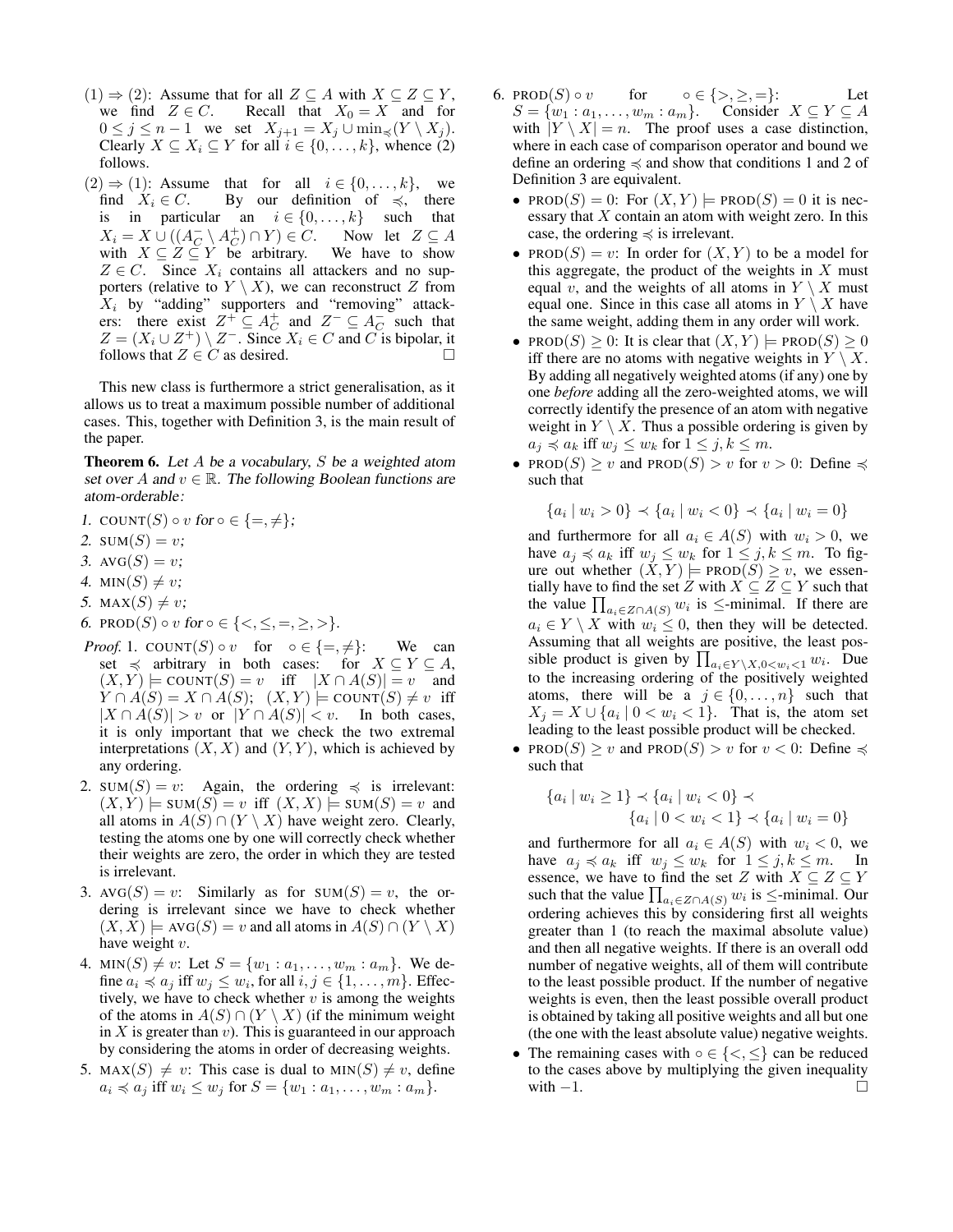Since all bipolar Boolean functions are also atomorderable, we get the following overall result.

**Corollary 7.** Let A be a vocabulary, S be a weighted atom set over A and  $v \in \mathbb{R}$ . The following Boolean functions are atom-orderable:

1. COUNT $(S) \circ v$  for  $\circ \in \{ \leq, \leq, =, \neq, \geq, \geq \};$ 2. SUM(S)  $\circ v$  for  $\circ \in \{ \leq, \leq, =, \geq, \geq \}$ ; 3. AVG(S)  $\circ v$  for  $\circ \in \{ \leq, \leq, =, \geq, \geq \}$ ; 4. MIN(S)  $\circ v$  for  $\circ \in \{ \leq, \leq, =, \neq, \geq, \geq \};$ 5. MAX $(S) \circ v$  for  $\circ \in \{ \leq, \leq, =, \neq, \geq, \geq \}$ ; 6. PROD(S)  $\circ v$  for  $\circ \in \{ \leq, \leq, =, \geq, \geq \}$ .

This result is optimal, as model checking is coNP-hard for the cases  $SUM(S) \neq v$ ,  $AVG(S) \neq v$  and  $PROD(S) \neq v$ (Pelov 2004; Son and Pontelli 2007). As a final note, we observe that the class of atom-orderable Boolean functions is not closed under common set operations: for example,  $\text{SUM}(S) > v \cup \text{SUM}(S) < v$  is equivalent to  $\text{SUM}(S) \neq v$ .

#### Related Work

Properties of logic programs with Boolean functions have been analysed extensively in the literature. Among the several semantics that were proposed (Ferraris 2011; Faber, Pfeifer, and Leone 2011; Gelfond and Zhang 2014), we have considered the one by Pelov, Denecker, and Bruynooghe (2007) and Son and Pontelli (2007) with the aim of extending the currently largest class of Boolean functions for which the stability check is tractable. In fact, concerning stable models by Ferraris (2011) and Faber, Pfeifer, and Leone (2011), it is known that convex Boolean functions are the complexity boundary for this task (Alviano and Faber 2013). Moreover, concerning stable models by Gelfond and Zhang (2014), it is known that the task is tractable in general if disjunction in rule heads is forbidden (Alviano and Leone 2015).

Complexity of logic programs with Boolean functions can be analysed by considering each specific case by itself (Pelov 2004; Son and Pontelli 2007), or by identifying some semantic classes such as monotone, antimonotone and convex that cover practical cases (Pelov 2004; Liu and Truszczynski 2006; Faber, Pfeifer, and Leone 2011). In this paper, we followed this second approach and introduced the notion of bipolarity in logic programming. Even if the definition stems from ADFs (Brewka and Woltran 2010), it is interesting to observe that many common aggregates are actually bipolar, as shown in Proposition 1. This is an original result, which eventually provides an alternative proof for several complexity results by Son and Pontelli (2007).

Since other known tractability results are not covered by the class of bipolar Boolean functions, we also introduced the larger class of atom-orderable Boolean functions, and proved that the missing cases fall in this class (see Theorem 6). Interesting cases are those associated with PROD, originally considered by Pelov (2004). In fact, several algorithms were given by Pelov (2004, Figures 5.1–5.3) in order to show tractability of model checking for Boolean functions induced by PROD. Within our approach, we only had

to show the existence of an ordering for the aggregate atoms with the desired properties (see the proof of Theorem 6).

Stable models by Pelov, Denecker, and Bruynooghe (2007) and Son and Pontelli (2007) were recently extended to the disjunctive case by Shen et al. (2014). The notion of bipolar and atom-orderable Boolean functions can also be used in the disjunctive case, and the complexity results are expected to extend as well in all cases in which the disjunction is not a complexity source itself (for example, in the head-cycle free case; Ben-Eliyahu and Dechter, 1994).

The notion of bipolarity, and even more that of atomorderability, may be useful for other constructs such as HEX atoms (Eiter et al. 2014), whose semantics is also defined by means of Boolean functions. In fact, knowing that an HEX atom is atom-orderable may allow to implement a more efficient evaluation algorithm depending on the desired semantics (Shen et al. 2014).

Recently, Strass (2015) presented a syntactic counterpart of bipolar Boolean functions, that is, a subset of the formulas of classical propositional logic whose elements have all and only bipolar Boolean functions associated to them. (Roughly, these "bipolar formulas" are in negation normal form and no propositional atom may occur both positively and negatively in the formula.) It would certainly be useful to have a syntactic counterpart of atom-orderable functions.

## **Discussion**

Boolean functions are among the most used extensions of logic programs. Identifying classes of Boolean functions with good computational properties is important from a practical viewpoint because any concrete implementation must face the complexity of the model checking problem. In this work, we introduced a unifying semantic class covering all known tractable cases. It is called atom-orderable because its main property is that the Boolean function's arguments – its input atoms – can be ordered so that model checking can be efficiently done by evaluating Boolean functions with respect to linearly many sets of atoms. For common aggregates such an ordering is also efficiently computable, while in general the language can be extended by allowing the user to specify the ordering along with each Boolean function in the input program.

There are other advantages resulting from our approach. In fact, tractability of other aggregates can be easily proved by showing membership in the class of atom-orderable Boolean functions. This is the case, for example, of the *median*, that is, the number separating the higher half of a data sample from the lower half. It can be observed that MEDIAN(S)  $\circ$  v, for  $\circ \in \{ \leq, \leq, \geq, \geq \}$ , is atom-orderable: for  $S = \{w_1 : a_1, \ldots, w_m : a_m\}$ , the ordering  $\preccurlyeq$  is such that  $a_i \prec a_j$  iff  $w_i \notin v$  and  $w_j \circ v$ . It is also interesting to note that the missing cases, that is, MEDIAN(S)  $\circ$  v with  $\circ \in \{ =, \neq \}$ , can be captured by slightly extending the class of atom-orderable Boolean functions. In fact, in this case the aggregate atoms can be ordered by increasing weight, but in order to obtain a sound model checking procedure the ordering has to be checked in two directions, ascending and descending. It is natural to generalise atom-orderable